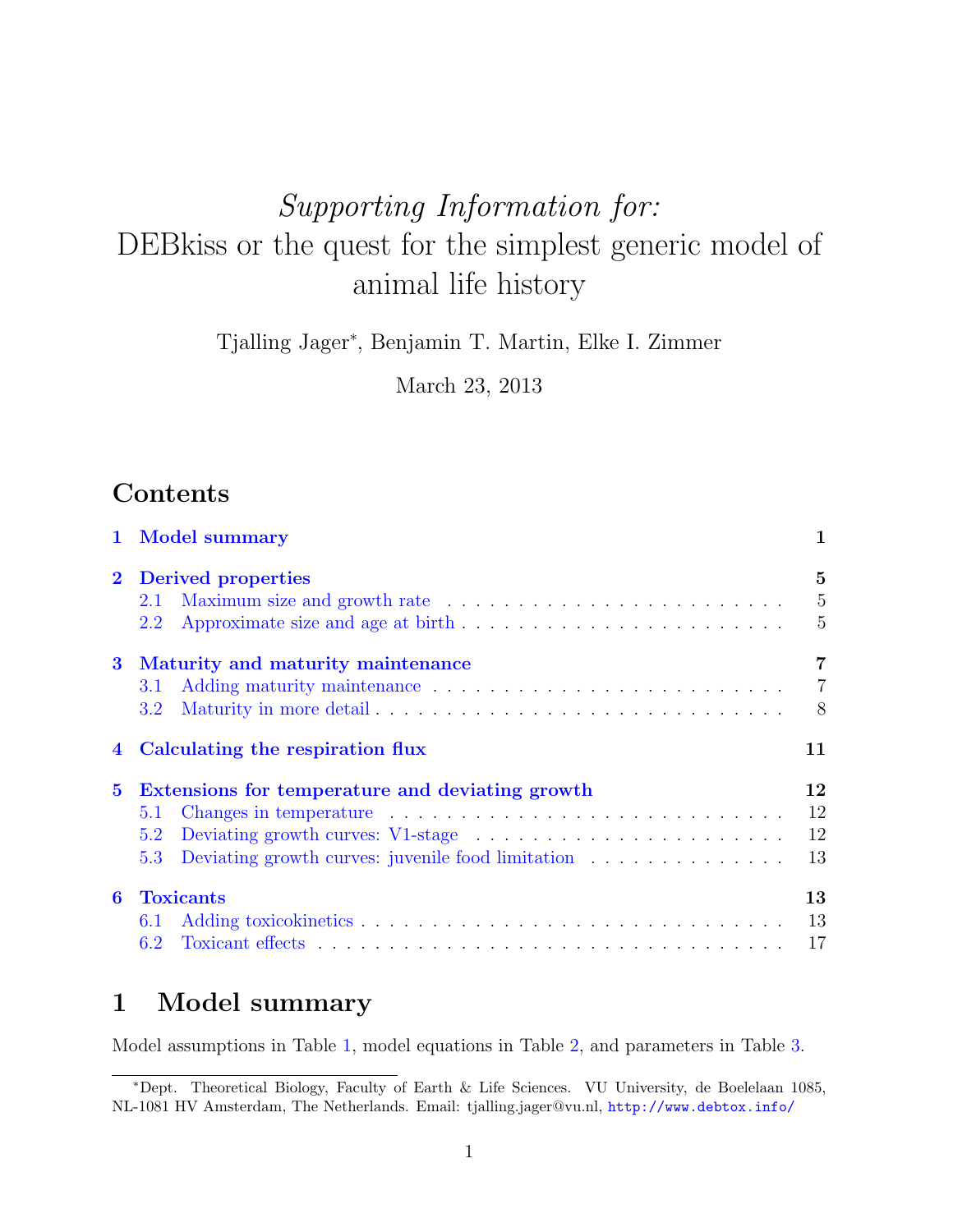- 1. There are three types of biomass: food, assimilates and structural body components. Each type has a constant composition. They can be converted in each other with a certain constant efficiency. The state variables of the organism are the masses of the structural body, the reproduction buffer for adults, and the egg buffer used by the developing embryo. Total body mass is the sum of structure and reproduction buffer. The reproduction and egg buffer consist of assimilates.
- 2. The animal has three life stages: an embryo that does not feed but utilises the egg buffer, a juvenile that feeds but does not reproduce, and an adult that reproduces. The embryo starts with an egg buffer of assimilates and negligible structural mass. The first transition (birth) is triggered by the depletion of the egg buffer, and the second transition (puberty) by reaching a critical structural body weight.
- 3. The maximum feeding rate is proportional to the surface area of the animal. The animal is either searching for food or handling it (with constant handling time), leading to a hyperbolic functional response in the food density (Holling type II).
- 4. Food is instantly translated into assimilates that are directly used to fuel metabolic processes. Embryos assimilate their egg buffer at the maximum rate for their structural size.
- 5. The flow of assimilates is split into a constant fraction  $\kappa$  for maintenance and structural growth (the soma), and  $1 - \kappa$  for maturation and reproduction. From the  $\kappa$  flow, maintenance costs are paid first. Only structural biomass requires maintenance, which is proportional to its volume. The remainder of this flow is used for growth (with certain efficiency).
- 6. For adults, the  $1 \kappa$  flow is used to fill the reproduction buffer. For embryos and juveniles, all of the assimilates in this flux are burnt to increase complexity of the organism. At spawning events, the contents of the reproduction buffer are converted into eggs. The part of the buffer that was insufficient to create a single egg remains in the buffer. Transformation of buffer to egg comes with a certain (generally high) efficiency.
- 7. If feeding is insufficient to pay somatic maintenance costs, the organism first diverts energy from the  $1-\kappa$  flux of assimilates and from the reproduction buffer. If that is insufficient, structure is converted into assimilates to pay maintenance.

<span id="page-1-0"></span>Table 1: The list of assumptions that leads to the DEBkiss model.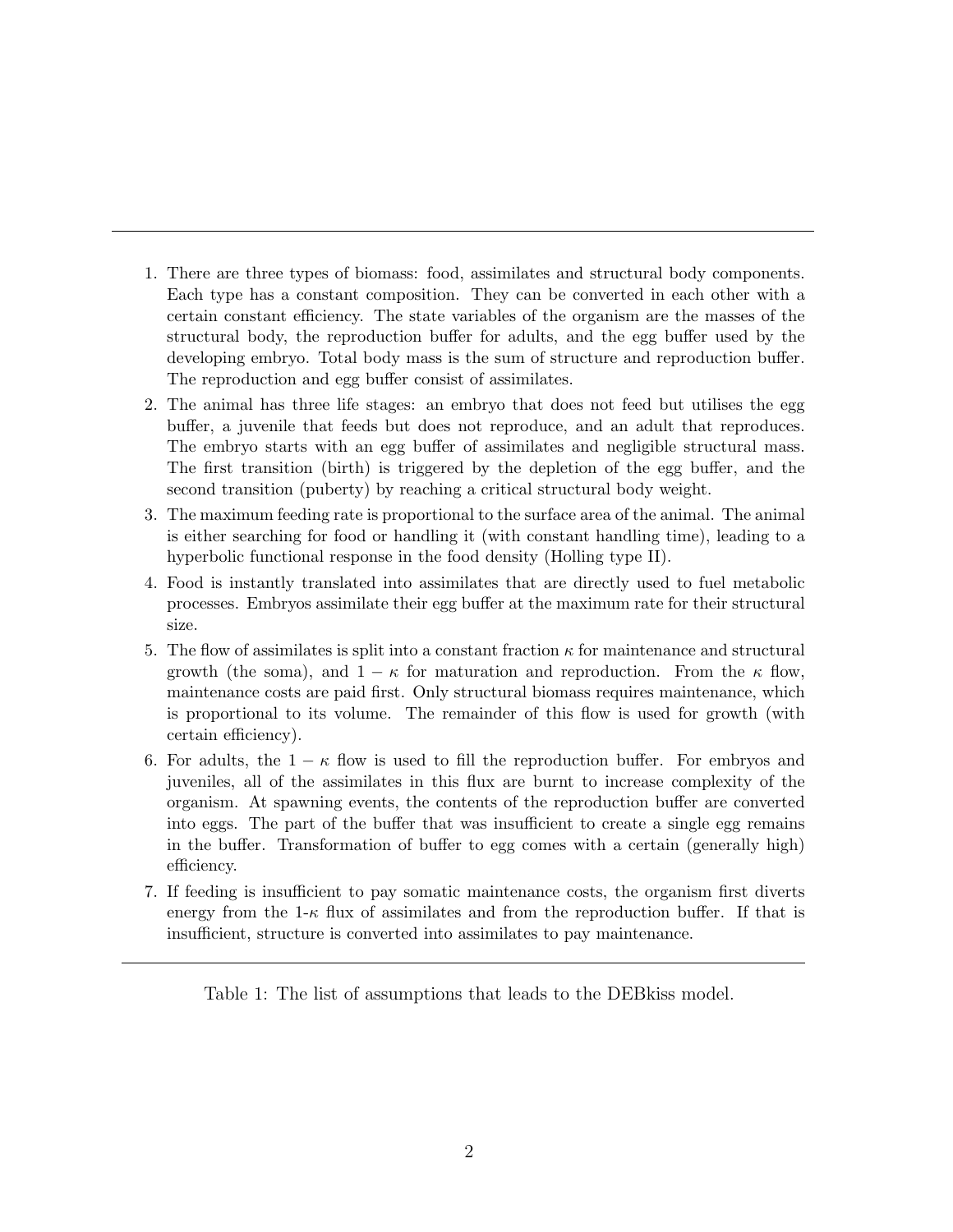| Specification of feeding                                           |                                                                                       |  |  |  |  |
|--------------------------------------------------------------------|---------------------------------------------------------------------------------------|--|--|--|--|
| Maximum feeding                                                    | $J_{Xm}^a = J_{Am}^a/y_{AX}$                                                          |  |  |  |  |
| Half-saturation                                                    | $K = J_{Xm}^a/F_m^a$                                                                  |  |  |  |  |
| Functional response                                                | $f=\frac{X}{X+K}$                                                                     |  |  |  |  |
| Body volume                                                        | $L^3 = W_V/d_V$                                                                       |  |  |  |  |
| $J_X = f J_{Xm}^a L^2$ (if $W_B > 0$ then $J_X = 0$ )<br>Feeding   |                                                                                       |  |  |  |  |
|                                                                    | Specification of assimilate fluxes                                                    |  |  |  |  |
| Assimilation                                                       | $J_A = f J_{Am}^a L^2$ (if $W_B > 0$ then $f = 1$ )                                   |  |  |  |  |
| Somatic maintenance                                                | $J_M = J_M^v L^3$                                                                     |  |  |  |  |
| Structural growth                                                  | $J_V = \eta_{VA} (\kappa J_A - J_M)$                                                  |  |  |  |  |
| Reproduction buffer                                                | $J_R = (1 - \kappa) J_A$ (if $W_V < W_{Vp}$ then $J_R = 0$ )                          |  |  |  |  |
| Assimilate fluxes under starvation $\overline{(\kappa J_A < J_M)}$ |                                                                                       |  |  |  |  |
| $J_A > J_M$ or $W_R > 0$                                           | $J_V = 0$ and $J_R = J_A - J_M$ (if $W_V < W_{V_p}$ then $J_R = 0$ )                  |  |  |  |  |
| $J_A \leq J_M$ and $W_R = 0$                                       | $J_V = (J_A - J_M)/y_{AV}$ and $J_R = 0$                                              |  |  |  |  |
|                                                                    | State variables                                                                       |  |  |  |  |
| Egg buffer                                                         | $\frac{d}{dt}W_B = -J_A$ with $W_B(0) = W_{B0}$ (until $W_B = 0$ )                    |  |  |  |  |
| Structural body mass                                               | $\frac{d}{dt}W_V = J_V$ with $W_V(0) \approx 0$                                       |  |  |  |  |
| Reproduction buffer                                                | $\frac{d}{dt}W_R = J_R$ with $W_R(0) = 0$                                             |  |  |  |  |
|                                                                    | Spawning events                                                                       |  |  |  |  |
| Number of eggs                                                     | $\Delta R = \text{floor}(y_{BA}W_R/W_{B0})$                                           |  |  |  |  |
| Reset buffer                                                       | $W_B = W_B - \Delta R W_{B0}/y_{BA}$                                                  |  |  |  |  |
| Continuous reproduction                                            | $R = y_{BA} J_R / W_{B0}$                                                             |  |  |  |  |
|                                                                    | Derived model results                                                                 |  |  |  |  |
| Max. structural mass                                               | $W_{Vm} = d_V \left( \frac{\kappa J_{Am}^a}{J_M^v} \right)^3$                         |  |  |  |  |
| Growth rate constant                                               | $r_B = y_{VA} J_M^v / (3d_V)$                                                         |  |  |  |  |
| Max. reproduction rate                                             | $R_m = (1 - \kappa) J_{Am}^a L^2 y_{BA} / W_{B0}$                                     |  |  |  |  |
| Mass at birth                                                      | $W_{Vb} = W_{B0}y_{VA}\kappa$ (when $J_M \approx 0$ )                                 |  |  |  |  |
| Hatching time                                                      | $t_b = 3W_{B0}^{1/3}d_V^{2/3}/(J_{Am}^a(y_{VA}\kappa)^{2/3})$ (when $J_M \approx 0$ ) |  |  |  |  |
| Physical length                                                    | $L_w = L/\delta_M$                                                                    |  |  |  |  |
| Total weight                                                       | $W_w = W_V + W_R$                                                                     |  |  |  |  |

<span id="page-2-0"></span>Table 2: Model definition and some derived model results. The 'floor' function for the spawning events means rounding to the nearest integer less than the value between brackets.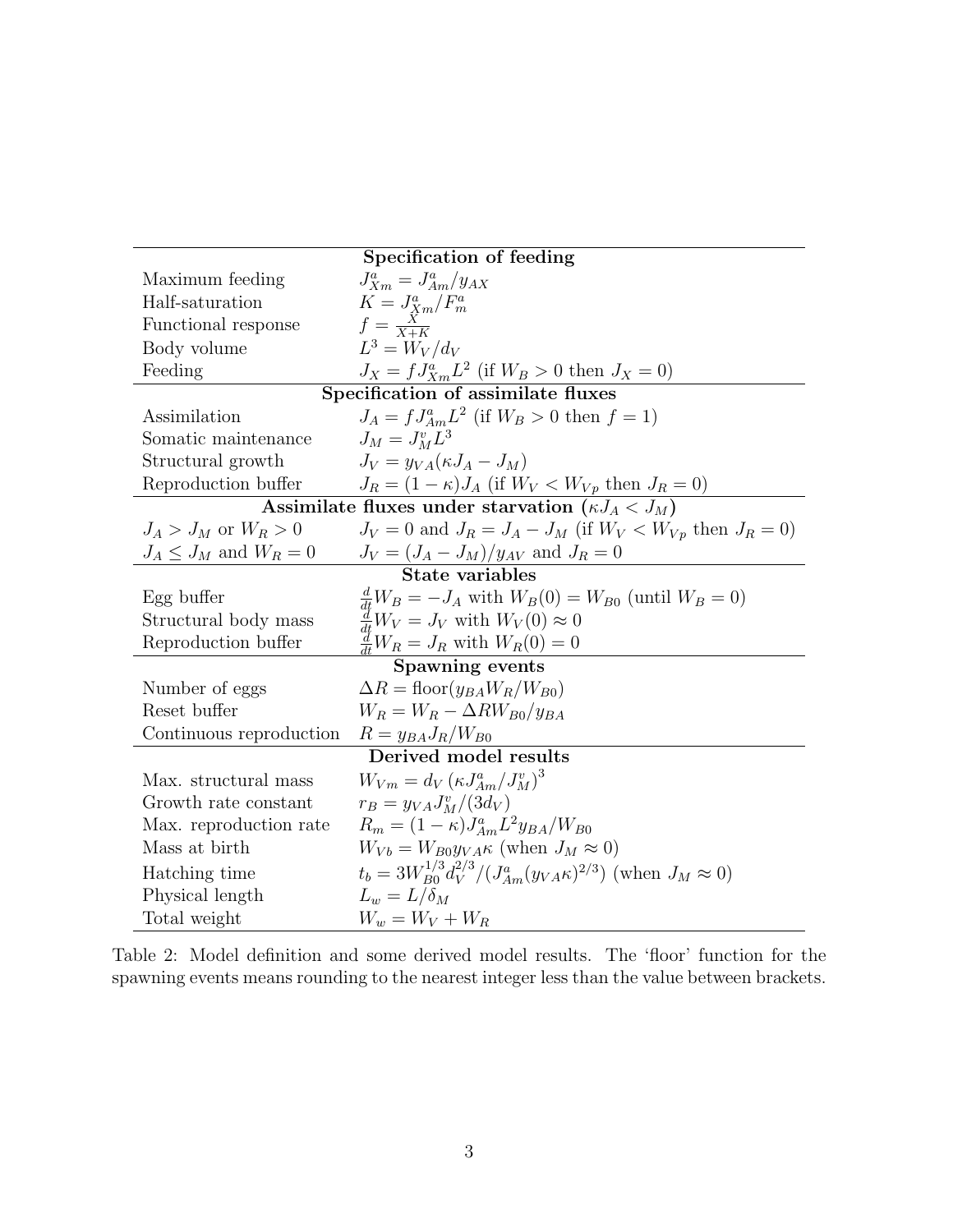| Symbol             | Explanation                                    | Dimension        | Sugg. value                |  |  |  |
|--------------------|------------------------------------------------|------------------|----------------------------|--|--|--|
| Primary parameters |                                                |                  |                            |  |  |  |
| $\mathcal{F}^a_m$  | Maximum area-specific searching rate           | $l_e^3/(l^2t)$   |                            |  |  |  |
| $J_{Am}^a$         | Maximum area-specific assimilation rate        | $m_a/(l^2t)$     |                            |  |  |  |
| $J_M^v$            | Volume-specific maintenance costs              | $m_a/(l^3t)$     |                            |  |  |  |
| $W_{B0}$           | Assimilates in a single freshly-laid egg       | $m_a$            |                            |  |  |  |
| $W_{Vp}$           | Structural body mass at puberty                | $\,m$            |                            |  |  |  |
| $y_{AV}$           | Yield of assimilates on structure (starvation) | $m_a/m$          | $0.8 \text{ mg/mg}$ (dwt)  |  |  |  |
| $y_{AX}$           | Yield of assimilates on food                   | $m_a/m_f$        | $0.8 \text{ mg/mg}$ (dwt)  |  |  |  |
| $y_{BA}$           | Yield of egg buffer on assimilates             | $m_a/m_a$        | $0.95 \text{ mg/mg}$ (dwt) |  |  |  |
| $y_{VA}$           | Yield of structure on assimilates (growth)     | $m/m_a$          | $0.8 \text{ mg/mg (dwt)}$  |  |  |  |
| $\kappa$           | Fraction of assimilation flux for soma         |                  | 0.8                        |  |  |  |
|                    | Conversions                                    |                  |                            |  |  |  |
| $d_V$              | Dry-weight density of structure                | $m/l^3$          | $0.1 \text{ mg/mm}^3$      |  |  |  |
| $\delta_M$         | Shape correction coefficient                   |                  |                            |  |  |  |
|                    | Fluxes, states and forcings                    |                  |                            |  |  |  |
| $J_A$              | Mass flux for assimilation                     | $m_a/t$          |                            |  |  |  |
| $J_M$              | Mass flux for maintenance                      | $m_a/t$          |                            |  |  |  |
| $J_R$              | Mass flux to reproduction bufeer               | $m_a/t$          |                            |  |  |  |
| $J_V$              | Mass flux for structure                        | m/t              |                            |  |  |  |
| ${\cal J}_X$       | Mass flux of food                              | $m_f/t$          |                            |  |  |  |
| $W_B$              | Mass of assimilates buffer in egg              | $m_a$            |                            |  |  |  |
| $W_R$              | Mass of reproduction buffer in adult           | $m_a$            |                            |  |  |  |
| $W_V$              | Mass of structural body                        | $\boldsymbol{m}$ |                            |  |  |  |
| X                  | Food density in the environment                | $m_f/l_e^3$      |                            |  |  |  |
|                    | Other output and secondary parameters          |                  |                            |  |  |  |
| f                  | Scaled functional response $(0-1)$             |                  |                            |  |  |  |
| $J^a_{Xm}$         | Maximum area-specific feeding rate             | $m_f/(l^2t)$     |                            |  |  |  |
| K                  | Half-saturation food density                   | $m_f/l_e^3$      |                            |  |  |  |
| L                  | Volumetric body length                         |                  |                            |  |  |  |
| $L_w$              | Physical body length                           |                  |                            |  |  |  |
| $r_B$              | Von Bertalanffy growth rate constant           | 1/t              |                            |  |  |  |
| $\Delta R$         | Number of eggs in a clutch                     | #                |                            |  |  |  |
| $\boldsymbol{R}$   | Continuous reproduction rate                   | #/t              |                            |  |  |  |
| $R_m$              | Maximum continuous reproduction rate           | #/t              |                            |  |  |  |
| $t_b$              | Time between egg laying and birth              | $t\,$            |                            |  |  |  |
| $W_{Vb}$           | Structural body mass at birth                  | $\boldsymbol{m}$ |                            |  |  |  |
| $W_w$              | Physical body weight (total)                   | $\,m$            |                            |  |  |  |

<span id="page-3-0"></span>Table 3: Explanation of symbols, with dimensions given in mass  $(m \text{ for body}, m_a \text{ for } )$ assimilates, and  $m_f$  for food), length ( $l_e$  for environment, l for organism), numbers ( $\#$ ), time (t). Suggested values for the yields (apart from  $y_{AV}$ ) based on the typical values in [\[8\]](#page-17-0).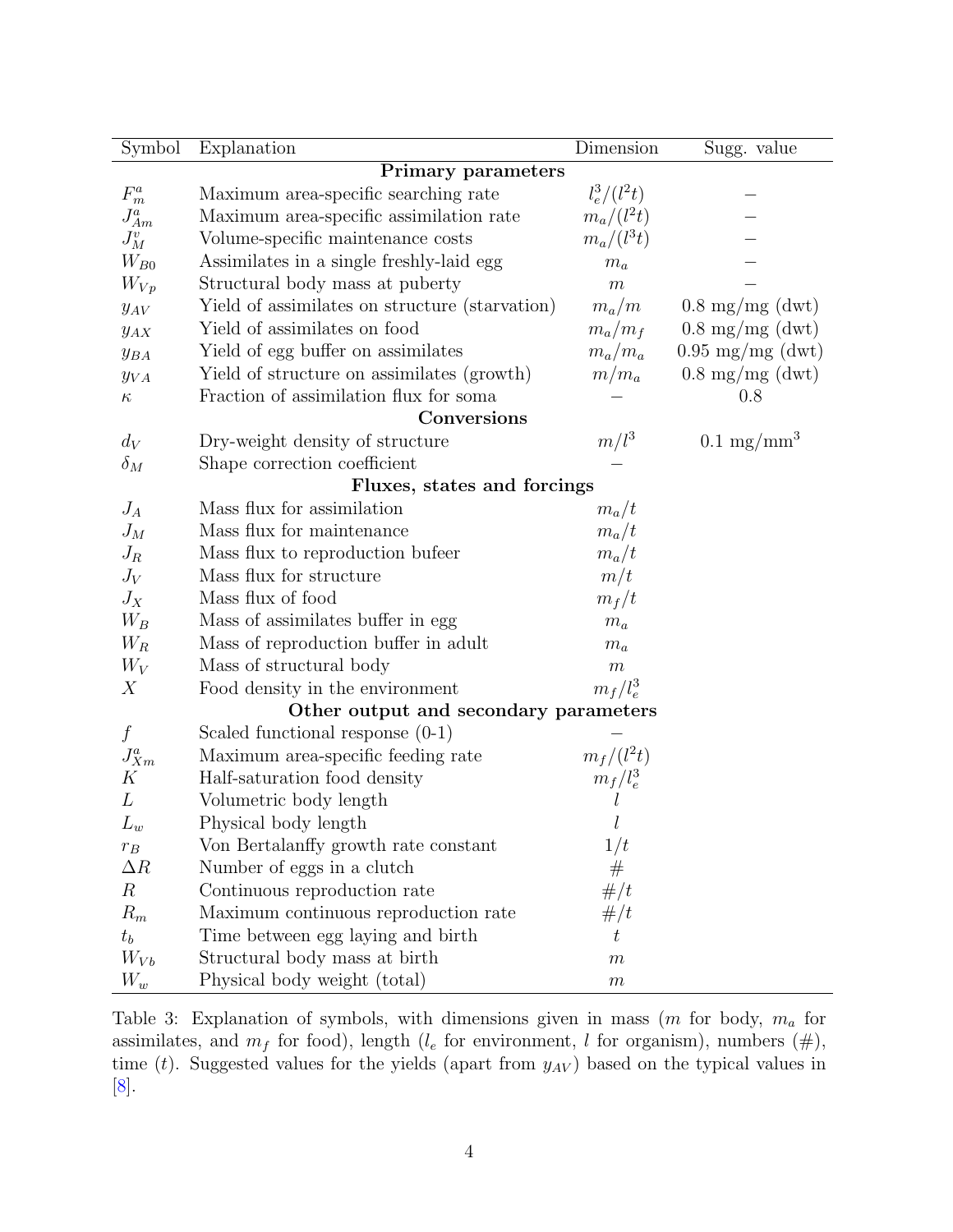### <span id="page-4-0"></span>2 Derived properties

### <span id="page-4-1"></span>2.1 Maximum size and growth rate

Note that  $L^3 = W_V/d_V$ . We fill in the growth equation with the fluxes  $J_A$  and  $J_M$ , and use the scaled functional response  $f$ :

$$
\frac{d}{dt}(d_V L^3) = 3d_V L^2 \frac{d}{dt} L = y_{VA} \left( \kappa f J_{Am}^a L^2 - J_M^v L^3 \right)
$$
\n(1)

$$
\frac{d}{dt}L = \frac{y_{VA}}{3d_V}J_M^v \left(f\kappa \frac{J_{Am}^a}{J_M^v} - L\right) \tag{2}
$$

At maximum food  $(f = 1)$  and no stressor effects, we can obtain the von Bertalanffy growth equation, with as parameters the maximum volumetric length  $(L_m)$  and the growth rate constant  $(r_B)$ :

$$
\frac{d}{dt}L = r_B(fL_m - L) \tag{3}
$$

$$
L_m = \kappa \frac{J_{Am}^a}{J_M^v} \quad \text{and} \quad r_B = \frac{y_{VA}}{3d_V} J_M^v \tag{4}
$$

We can similarly fill in the equation for the continuous reproduction rate (buffer size reduces to zero), and derive the maximum reproduction rate:

$$
R = (1 - \kappa)fJ_{Am}^{a}L^{2}\frac{y_{BA}}{W_{B0}}
$$
\n(5)

$$
R_m = (1 - \kappa) J_{Am}^a L_m^2 \frac{y_{BA}}{W_{B0}}
$$
(6)

$$
R = f R_m \frac{L^2}{L_m^2} \tag{7}
$$

### <span id="page-4-2"></span>2.2 Approximate size and age at birth

Growth of the embryo is given by:

$$
\frac{d}{dt}L = \frac{y_{VA}}{3d_V} \left( \kappa J_{Am}^a - J_M^v L \right) \quad \text{with } L(0) \approx 0 \tag{8}
$$

If we assume that maintenance losses are negligible in this stage:

$$
\frac{d}{dt}L = \frac{y_{VA}}{3d_V} \kappa J_{Am}^a \quad \text{with } L(0) \approx 0 \tag{9}
$$

This is not a differential equation anymore, and we can easily solve to: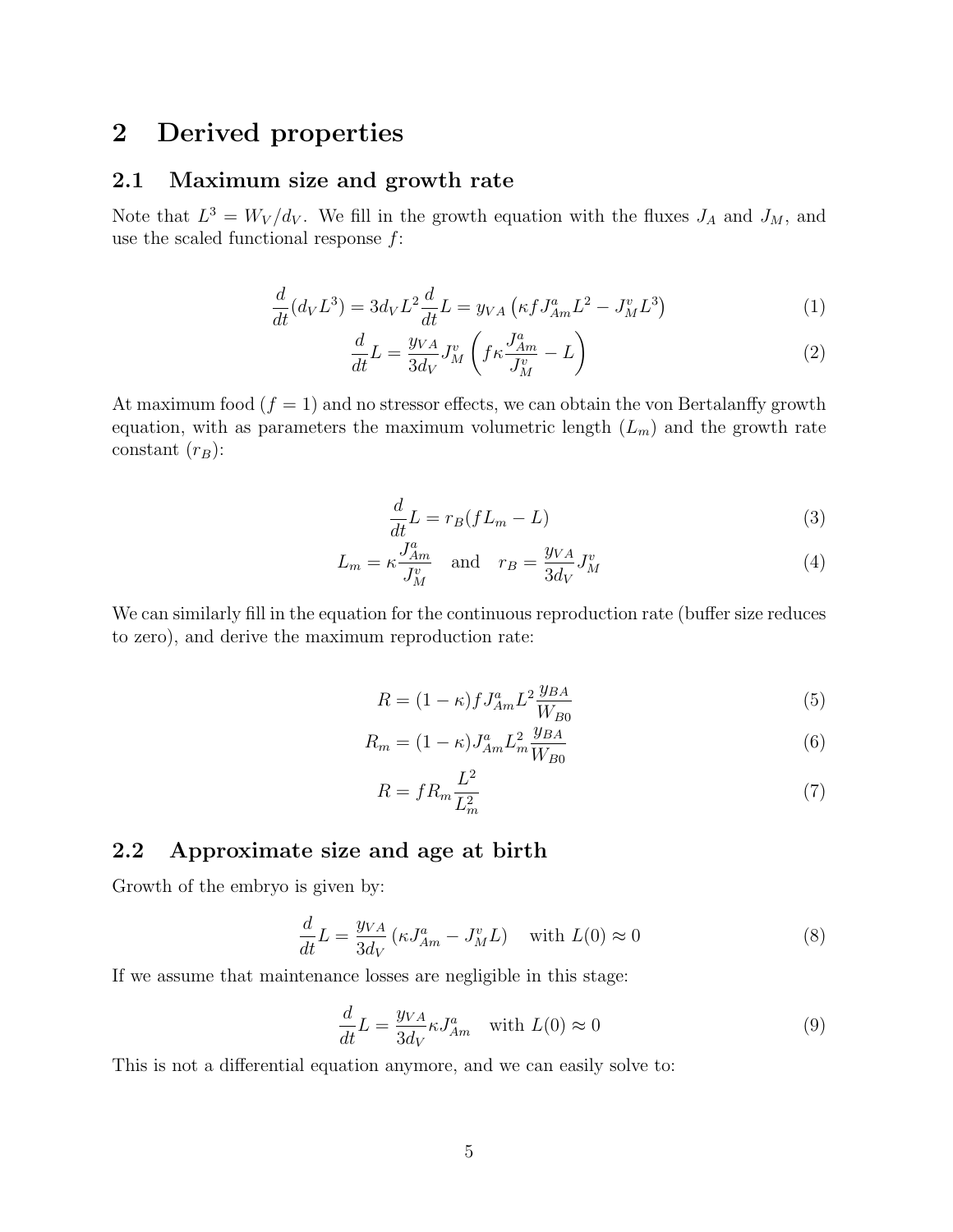$$
L = \frac{y_{VA}}{3d_V} \kappa J_{Am}^a t \tag{10}
$$

$$
W_V = d_V \left(\frac{y_{VA}}{3d_V} \kappa J_{Am}^a\right)^3 t^3 \tag{11}
$$

$$
=\frac{1}{d_V^2}\left(\frac{y_{VA}}{3}\kappa J_{Am}^a\right)^3 t^3\tag{12}
$$

The mass of egg reserve over time is determined by:

$$
\frac{d}{dt}W_B = -J_{Am}^a L^2 \quad \text{with } W_B(0) = W_{B0}
$$
\n(13)

Filling in the equation for  $L$ :

$$
\frac{d}{dt}W_B = -J_{Am}^a \left(\frac{y_{VA}}{3d_V} \kappa J_{Am}^a\right)^2 t^2 \quad \text{with } W_B(0) = W_{B0}
$$
\n
$$
\tag{14}
$$

$$
= -\left(J_{Am}^a\right)^3 \left(\frac{y_{VA}}{3d_V}\kappa\right)^2 t^2\tag{15}
$$

Again, this is an ordinary derivative that we can solve to:

$$
W_B = W_{B0} - \frac{(J_{Am}^a)^3}{3} \left(\frac{y_{VA}}{3d_V}\kappa\right)^2 t^3
$$
 (16)

$$
=W_{B0} - \left(\frac{J_{Am}^a}{3}\right)^3 \left(\frac{y_{VA}}{d_V}\kappa\right)^2 t^3\tag{17}
$$

$$
= W_{B0} - \frac{1}{d_V^2} \left(\frac{J_{Am}^a}{3}\right)^3 (y_{VA} \kappa)^2 t^3
$$
 (18)

$$
=W_{B0}-\frac{W_V}{y_{VA}\kappa} \tag{19}
$$

The egg buffer is finished when  $W_B=0$  and then:

$$
W_{B0} = \frac{W_{Vb}}{y_{VA}\kappa} \tag{20}
$$

$$
W_{Vb} = W_{B0} y_{VA} \kappa \tag{21}
$$

This result could also be derived directly; clearly, in the absence of maintenance,  $y_{VA}$  and  $\kappa$  determine how the egg buffer is used to make structural biomass. Birth occurs when  $\bar{W}_V = W_{Vb}$  and thus: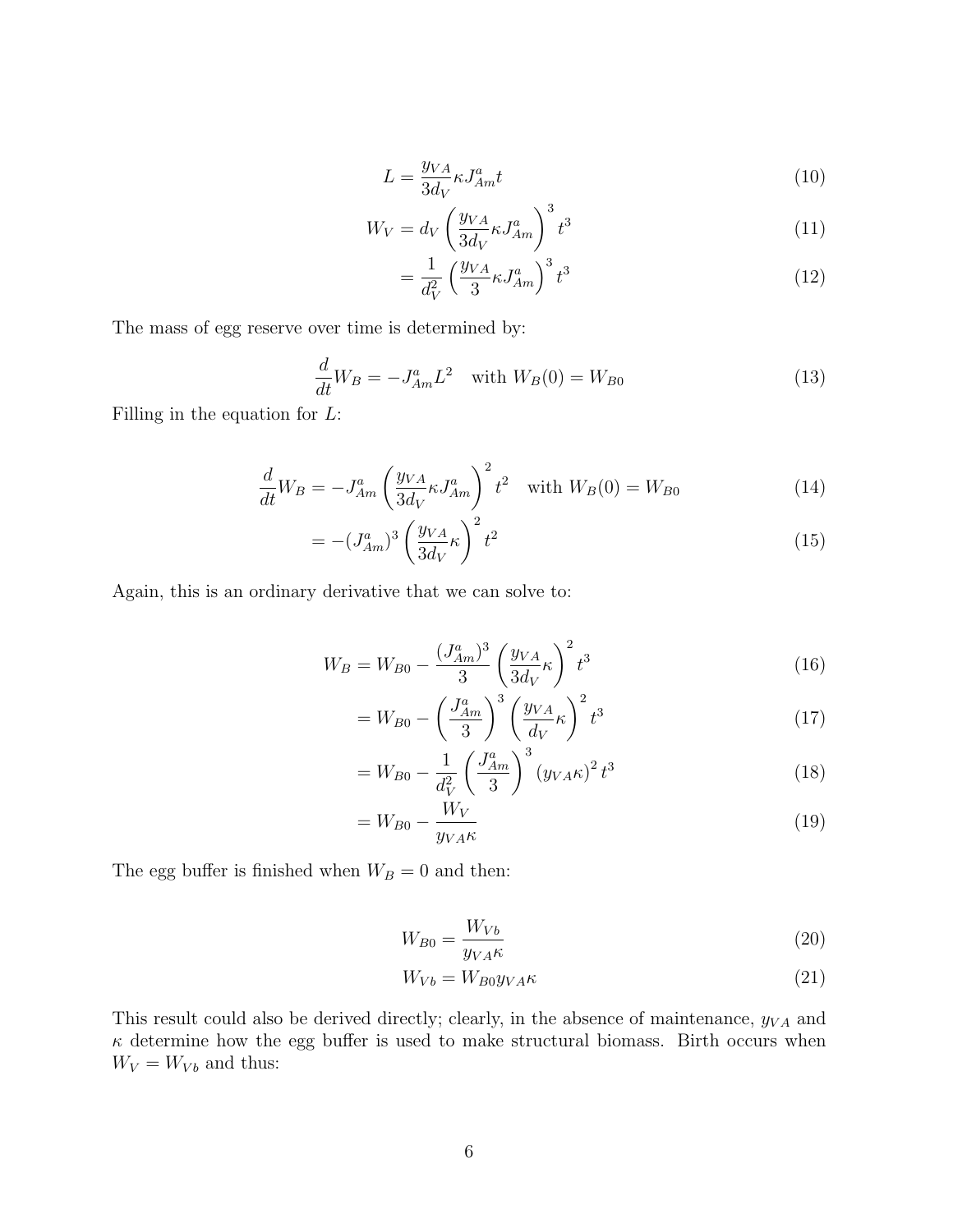$$
\frac{1}{d_V^2} \left(\frac{y_{VA}}{3} \kappa J_{Am}^a t_b\right)^3 = W_{B0} y_{VA} \kappa \tag{22}
$$

$$
t_b^3 = \frac{3^3 d_V^2 W_{B0} y_{VA} \kappa}{(y_{VA} \kappa J_{Am^a})^3}
$$
 (23)

$$
=\frac{3^3 d_V^2 W_{B0}}{(y_{VA} \kappa)^2 (J_{Am}^a)^3}
$$
(24)

$$
t_b = \frac{3d_V^{2/3}W_{B0}^{1/3}}{(y_{VA}\kappa)^{2/3}J_{Am}^a}
$$
 (25)

### <span id="page-6-0"></span>3 Maturity and maturity maintenance

#### <span id="page-6-1"></span>3.1 Adding maturity maintenance

Maturity maintenance in DEB theory is paid from the  $1 - \kappa$  flux to maintain the development status of the organism. This process can easily be included in DEBkiss in a slightly modified form. In DEB, maturity maintenance is proportional to the cumulative investment in maturity, up to puberty, when it is fixed to the value at puberty. Here, we do not follow maturity, so we cannot link maturity maintenance to that state. As an alternative, we can use structural body volume as a proxy for maturity. We also need additional assumptions about if and how to pay for maturity maintenance under starvation. All other parameters being equal, adding this process leads to less reproductive output and a slightly different shape of reproduction rate versus body size. This effectively yields a model that is (for the feeding life-cycle stages) equivalent to the simplified DEBtox approach [\[5\]](#page-17-1) when the reserve density goes to zero. For practical applications, it makes sense to include maturity maintenance as a process a priori (it can always be set to zero). In the simplest possible model (e.g., for teaching purposes), however, it should be left out. To include maturity maintenance, we need to add some assumptions:

- 1. Maturity maintenance is proportional to structural volume up till puberty. After puberty, maturity maintenance is fixed to the level at puberty.
- 2. From the  $1-\kappa$  flux of assimilates, maturity maintenance is paid first. The remainder goes to the reproduction buffer.
- 3. Under starvation, maturity maintenance is paid from the reproduction buffer as long as there is something in the buffer. Maturity maintenance is not paid from structure.

So we obtain for the maturity maintenance flux  $J_J$ :

$$
J_J = J_J^v L^3 \quad \text{when } W_V < W_{Vp} \tag{26}
$$

$$
J_J = J_J^v L_p^3 \quad \text{when } W_V \ge W_{Vp} \text{ (note: } L_p^3 = W_{Vp}/d_V) \tag{27}
$$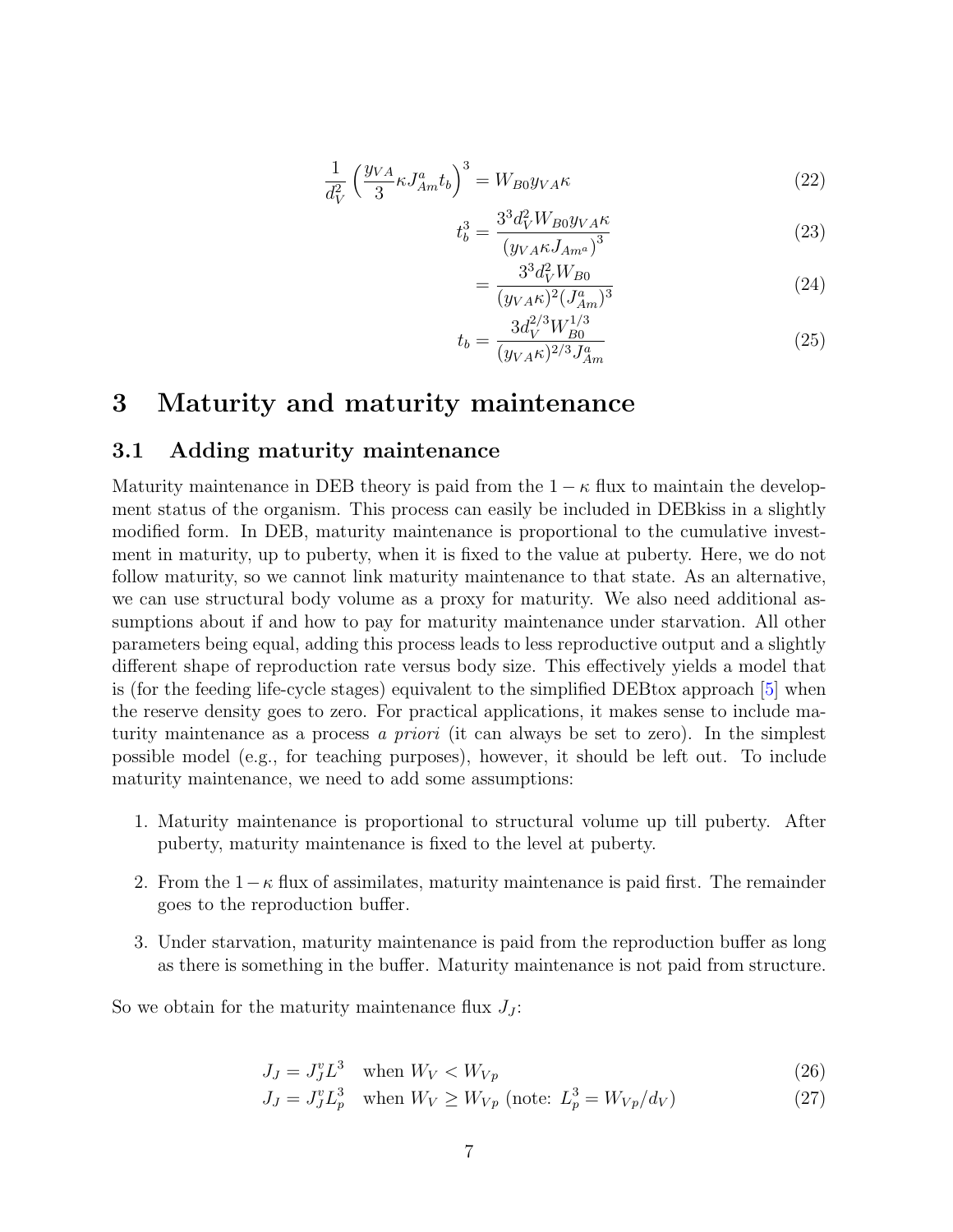where  $J_j^v$  is the volume-specific costs for maturity maintenance. The maturity maintenance flux is withdrawn from the  $1 - \kappa$  flux, so the reproduction flux becomes:

$$
J_R = (1 - \kappa)J_A - J_J \tag{28}
$$

Under starvation  $(\kappa J_A < J_M)$ , we assume that maturity maintenance is (partly) paid as long as possible, until the organism needs to shrink:

$$
J_A > J_M + J_J \text{ or } W_R > 0: \quad J_V = 0 \text{ and for adults } J_R = J_A - J_M - J_J \tag{29}
$$

$$
J_M + J_J \geq J_A > J_M
$$
 and  $W_R = 0$ :  $J_V = J_R = 0$  and  $J_J = J_A - J_M$  (30)

$$
J_A \leq J_M
$$
 and  $W_R = 0$ :  $J_V = (J_A - J_M)/y_{AV}$  and  $J_R = J_J = 0$  (31)

In principle,  $J_J^v$  is a primary parameter that can be fitted to experimental data. However, we can also set it to a 'suggested value', by assuming a link with somatic maintenance. If  $\kappa = 0.8$ , the remaining flux  $1 - \kappa$  is 4 times smaller. We can start from the assumption that  $J_J^v$  will also be 4 times smaller than  $J_M^v$ . In general, let's take:

$$
J_J^v = \frac{1 - \kappa}{\kappa} J_M^v \tag{32}
$$

This is not just an arbitrary choice: in the standard DEB model, linking these maintenance processes in this exact way yields the situation where the cumulative investment in maturity at puberty is independent of the food availability. This is one of the assumptions underlying the 'DEBtox' simplification  $|5|$ .

To derive the reproduction rate in compound parameters:

$$
R = \frac{y_{BA}}{W_{B0}} \left( (1 - \kappa) f J_{Am}^a L^2 - \frac{1 - \kappa}{\kappa} J_M^v L_p^3 \right) \tag{33}
$$

$$
=\frac{y_{BA}}{W_{B0}}\frac{1-\kappa}{\kappa}J_M^v\left(\kappa f\frac{J_{Am}^a}{J_M^v}L^2-L_p^3\right)
$$
(34)

$$
=\frac{y_{BA}}{W_{B0}}\frac{1-\kappa}{\kappa}J_M^v\left(fL_mL^2-L_p^3\right)
$$
\n(35)

$$
R_m = \frac{y_{BA}}{W_{B0}} \frac{1 - \kappa}{\kappa} J_M^v \left( L_m L_m^2 - L_p^3 \right) \tag{36}
$$

$$
R = R_m \frac{f L_m L^2 - L_p^3}{L_m^3 - L_p^3}
$$
\n(37)

Adding maturity maintenance (using the suggested link to somatic maintenance) improves the fit to the reproduction data in our case study (Fig. [2\)](#page-8-0), and results in somewhat different parameter estimates (Table [4\)](#page-9-0).

#### <span id="page-7-0"></span>3.2 Maturity in more detail

We can follow the investment into maturity in more detail. This could especially be useful if body size at puberty varies with treatments or between individuals. The investment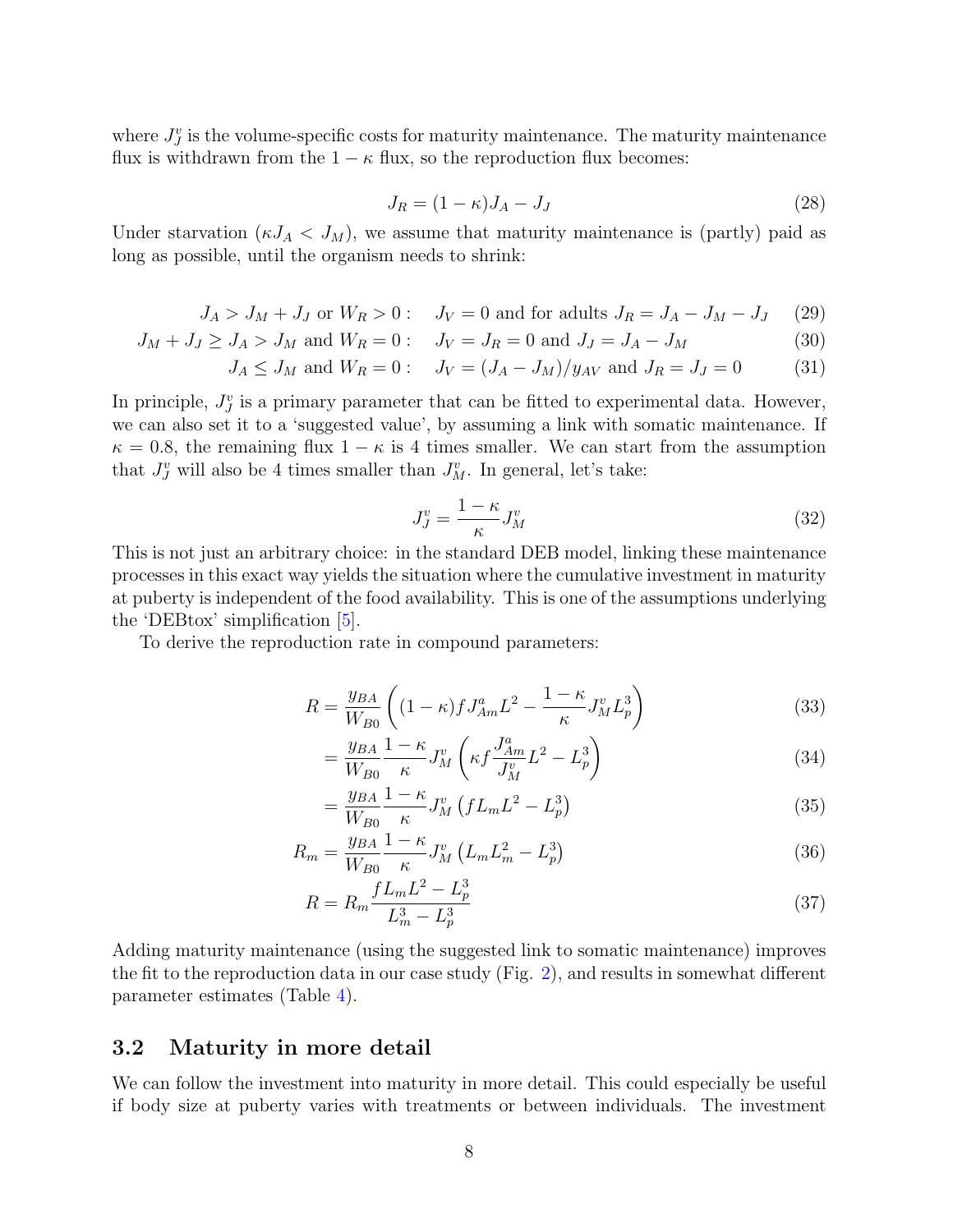

Figure 1: Schematic diagram of the mass flows in the model extended with maturity maintanance (and aboving the maturities flux  $I_{\alpha}$ ) maintenance (and showing the maturation flux  $J_H$ ).



<span id="page-8-0"></span>Figure 2: Fits of the DEBkiss model to growth and reproduction data for the pond snail in three feeding regimes [\[9\]](#page-17-2). In contrast to the fits in the main text, this is the model extended with maturity maintenance.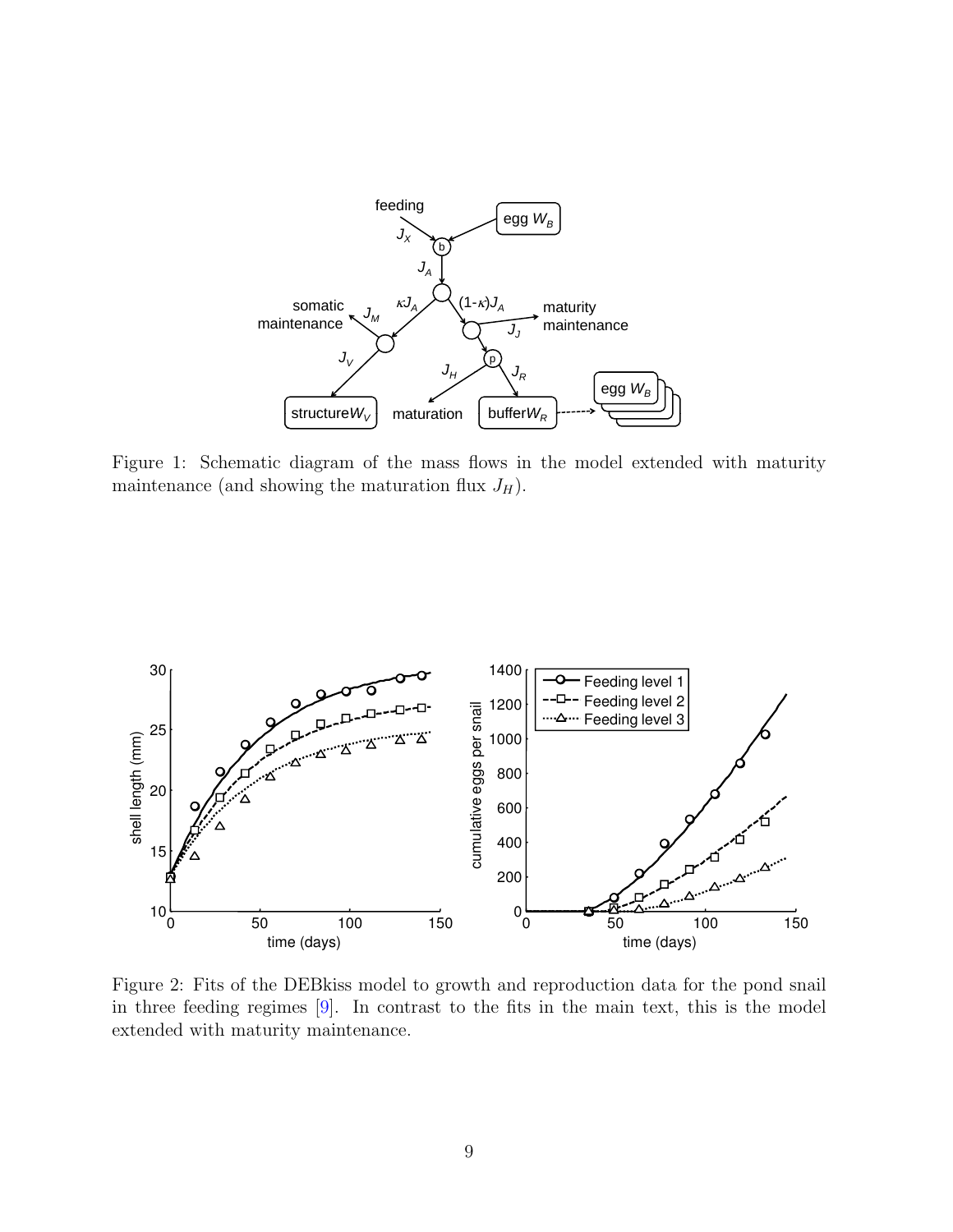| Symbol     | Add mat. maint.              | Also male function           | Unit                   |
|------------|------------------------------|------------------------------|------------------------|
| $J_{Am}^a$ | $0.12(0.11-0.13)$            | $0.14(0.13-0.16)$            | $mg/mm^2/\overline{d}$ |
| $J_M^v$    | $0.0078$ $(0.0069 - 0.0088)$ | $0.0078$ $(0.0069 - 0.0088)$ | $mg/mm^3/d$            |
| $W_{Vp}$   | $67(63-70)$                  | $67(63-70)$                  | mg                     |
| $y_{BA}$   | $0.95$ (n.e.)                | $0.55$ (n.e.)                | mg/mg                  |
| $\kappa$   | $0.78$ $(0.76-0.80)$         | $0.67$ $(0.65-0.69)$         |                        |
| $f_2$      | $0.90(0.89-0.92)$            | $0.90(0.89-0.92)$            |                        |
| $f_3$      | $0.83(0.81 - 0.85)$          | $0.83(0.81 - 0.85)$          |                        |

<span id="page-9-0"></span>Table 4: Parameter estimates for the fits to the growth and reproduction data for the pond snail (see Figure [2\)](#page-8-0). The following parameters were fixed:  $d_V = 0.1$  mg/mm<sup>3</sup>,  $y_{VA} = 0.8$ ,  $\delta_M = 0.401, W_{B0} = 0.15$  mg,  $L_w(0) = 12.8$  mm,  $f = 1$  for the *ad libitum* feeding level. For the two limiting food levels,  $f_2$  and  $f_3$  are used instead of  $f = 1$ . The difference between the two fits lies in a different fixed value for  $y_{BA}$ .

in maturity can be linked to developmental stages [\[1\]](#page-17-3), and can be quantified using the cumulative dry mass of assimilates invested in it,  $W_H$ . Here, we are starting more general, loosening assumption 1 from the previous section, and taking maturity maintenance proportional to the cumulative investment in maturity:

$$
J_H = \frac{d}{dt} W_H = (1 - \kappa) J_A - J_J \quad \text{with } J_J = k_J W_H \quad \text{and } W_H(0) \approx 0 \tag{38}
$$

where  $k_J$  is the maturity maintenance rate coefficient (dimension  $t^{-1}$ ). Now,  $k_J$  is a free parameter, and we can link developmental switches (such as puberty) to a maturity level rather than a fixed structural size. Note that for adults,  $J_H = 0$ , as this entire flux is used for reproduction after reaching puberty. Under starvation, we can depart from the assumption that investment into maturity continues as long as there is anything left in the  $1 - \kappa$  branch after paying maturity maintenance.

How can we obtain a fixed size at puberty at different food levels? In that case, structure needs to be a perfect proxy for maturity, or in other words, the maturity density needs to be constant (a similar derivation was presented in  $|5|$ ):

$$
\frac{W_H}{L^3} = W_H^v = \text{constant} \tag{39}
$$

Both  $L^3$  and  $W_H$  start at a very low value at the start of embryonic development. If the ratio of these two states must remain constant, so their derivatives should also have a constant ratio:

$$
\frac{\frac{d}{dt}W_H}{\frac{d}{dt}L^3} = W_H^v \quad \Rightarrow \quad \frac{d}{dt}W_H = W_H^v \frac{d}{dt}L^3 = \frac{W_H^v}{d_V}\frac{d}{dt}W_V \tag{40}
$$

Filling in the equations for the two derivatives: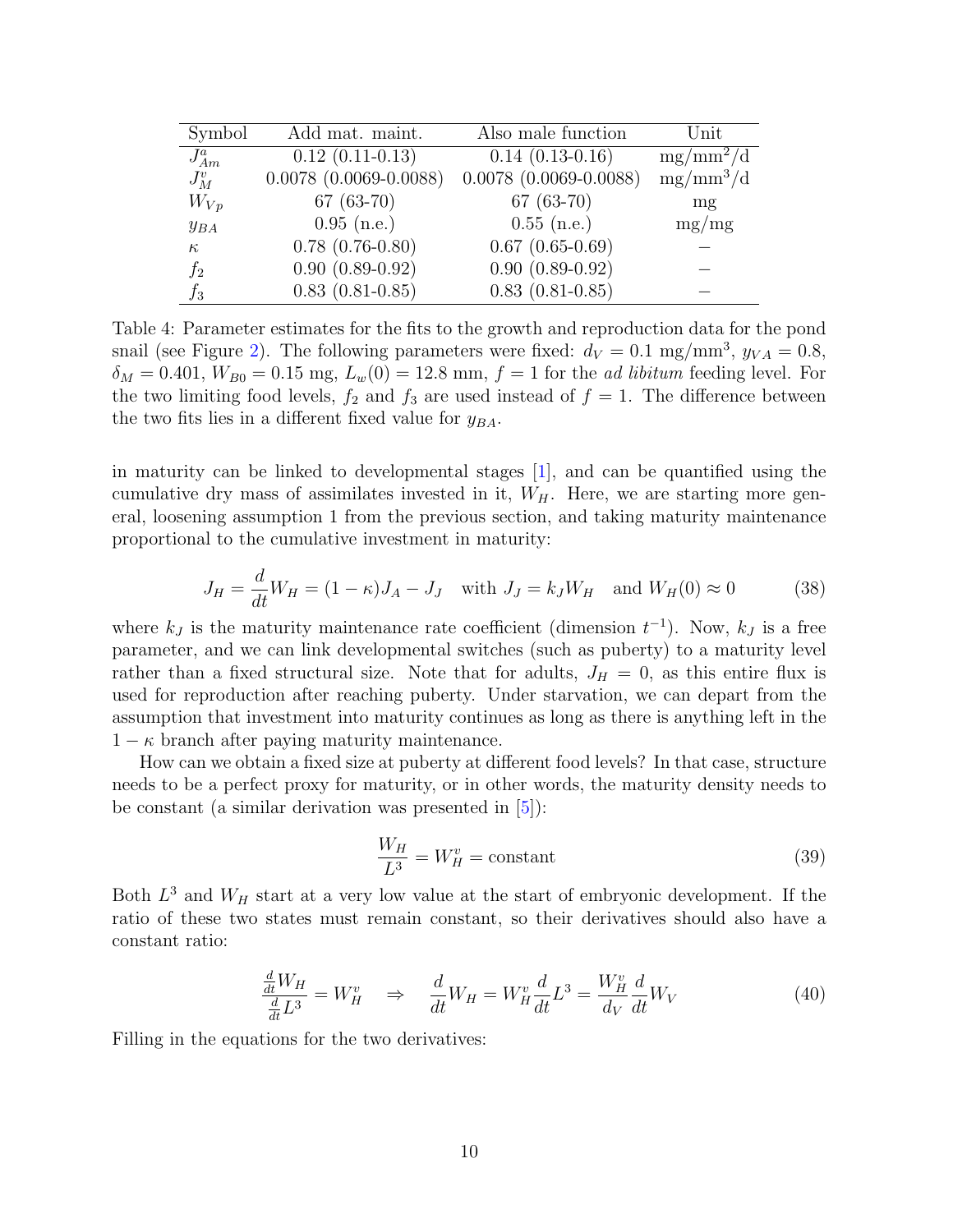$$
(1 - \kappa)J_A - k_J W_H = W_H^v \frac{y_{VA}}{d_V} (\kappa J_A - J_M^v L^3)
$$
\n(41)

$$
(1 - \kappa)J_A - k_J W_H = W_H^v \frac{y_{VA}}{d_V} \kappa J_A - W_H^v \frac{y_{VA}}{d_V} J_M^v L^3
$$
 (42)

For this equality to hold for every pattern of  $J_A$  over time, both the factors before the  $J_A$ and the subtracted terms must be equal on both sides. Starting with the subtracted terms:

$$
k_J W_H = W_H^v \frac{y_{VA}}{d_V} J_M^v L^3 \tag{43}
$$

$$
k_J = \frac{y_{VA}}{d_V} J_M^v \quad \text{note that } W_H^v = \frac{W_H}{L^3} \tag{44}
$$

Thus,  $k_J$  needs to have a particular relationship to  $J_M^v$ . Next the terms before  $J_A$ :

<span id="page-10-1"></span>
$$
1 - \kappa = W_H^v \frac{y_{VA}}{d_V} \kappa \tag{45}
$$

<span id="page-10-2"></span>
$$
W_H^v = \frac{1 - \kappa}{\kappa} \frac{d_V}{y_{VA}} \tag{46}
$$

Note that we can multiply Equation [44](#page-10-1) and [46](#page-10-2) to obtain:

$$
k_J W_H^v = \frac{1 - \kappa}{\kappa} J_M^v = J_J^v \tag{47}
$$

which is exactly the same result as we derived more intuitively in the previous section.

### <span id="page-10-0"></span>4 Calculating the respiration flux

Respiration can be taken proportional to the total flux of assimilates that is dissipated. The dissipation flux is the sum of the assimilates used for maintenance (somatic and maturity) and maturation, plus the overheads for growth, reproduction and feeding. Introducing an additional subscript 'o' to specify overheads, the total dissipation flux is given by:

$$
J_D = J_M + J_J + J_H + J_{Vo} + J_{Ro} + J_{Xo}
$$
\n(48)

For a growing organism, the overhead fluxes for growth and reproduction are easily calculated from the yield coefficients, but under starvation conditions, more care is needed. For the growth overheads, we have to distinguish the situation for growth and shrinking separately:

$$
J_{V_o} = \begin{cases} (1 - y_{VA})J_V & \text{if } J_V \ge 0\\ -(1 - y_{AV})J_V & \text{if } J_V < 0 \end{cases}
$$
 (49)

For the reproduction overheads, when there is no reproduction buffer, the overheads are paid continuously: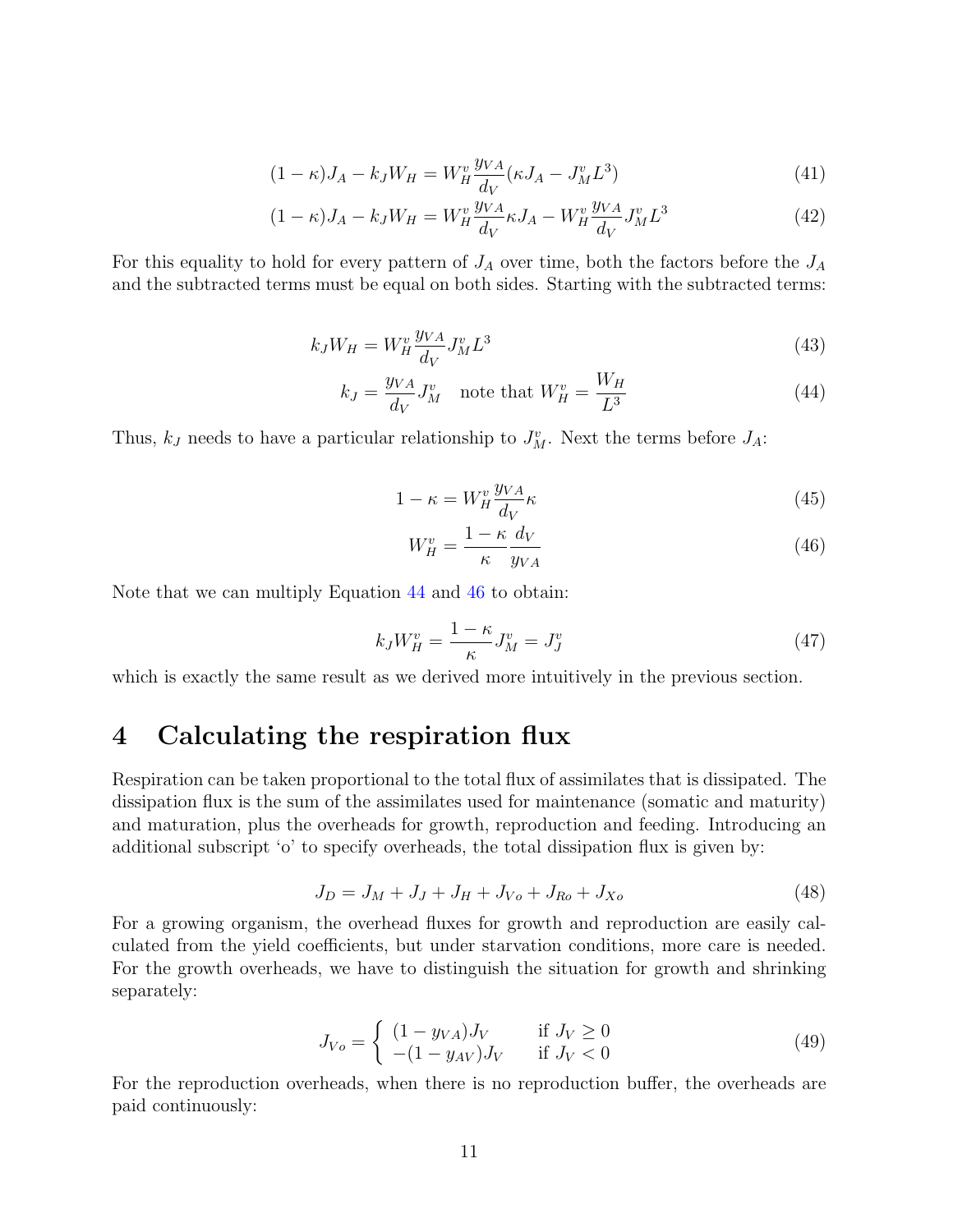$$
J_{Ro} = (1 - y_{BA})J_R \tag{50}
$$

Note that  $J_R$  cannot become negative, unless there is a reproduction buffer. So, for continuous reproduction, we do not have to consider the case of starvation. When there is a reproduction buffer,  $J_R$  will be negative when the buffer is used to pay maintenance costs. In that case, there is no transformation, so  $J_{Ro} = 0$ . We assumed that overhead costs are paid at spawning, so we predict an instantaneous dissipation of an amount of assimilates:

$$
\Delta W_D = \frac{W_{B0} \Delta R}{y_{BA}} - W_{B0} \Delta R \tag{51}
$$

In practice, the overheads of reproduction will only be a small fraction of the total dissipation flux, so assuming a constant overhead flux  $J_{R_o}$  will not radically affect the respiration predictions.

The feeding overheads  $J_{X0}$  (also referred to as the heat increment of feeding) are a bit more complex to obtain in the model. The yield coefficient  $y_{AX}$  specifies the gain of assimilates on food, but the remainder  $(1 - y_{AX})$  is not totally burnt as overheads as it includes the mass of the faeces too. In practice, respiration is often determined in animals that have been starved for a while to allow this component to be ignored.

For embryos, we can use a simpler calculation of  $J_D$ , as the entire flux of assimilates that is not fixed in structure has to be burnt:

$$
J_D = J_A - J_V \tag{52}
$$

### <span id="page-11-0"></span>5 Extensions for temperature and deviating growth

#### <span id="page-11-1"></span>5.1 Changes in temperature

We can assume that all rate constants (with a dimension that includes 'per time') scale in the same way with temperature. We can use the Arrhenius relationship to scale from a reference temperature  $T^*$  to the actual temperature  $T$  (both in Kelvin). All physiological rate constants have to be multiplied by:

$$
F_T = \exp\left(\frac{T_A}{T^*} - \frac{T_A}{T}\right) \tag{53}
$$

where  $T_A$  is the Arrhenius temperature in Kelvin. Lika and co-workers [\[8\]](#page-17-0) suggest a value of 8000 K as typical value.

#### <span id="page-11-2"></span>5.2 Deviating growth curves: V1-stage

Following [\[7,](#page-17-4) [1\]](#page-17-3), we can add a V1 acceleration stage after birth, which lasts until 'metamorphosis' at a certain size  $L_j$ . V1 morphy implies that feeding and assimilation scale with a volume  $L^3$  instead of a surface  $L^2$ . The maximum specific assimilation rate  $J^a_{Am}$  needs to be multiplied by a factor  $\delta$ :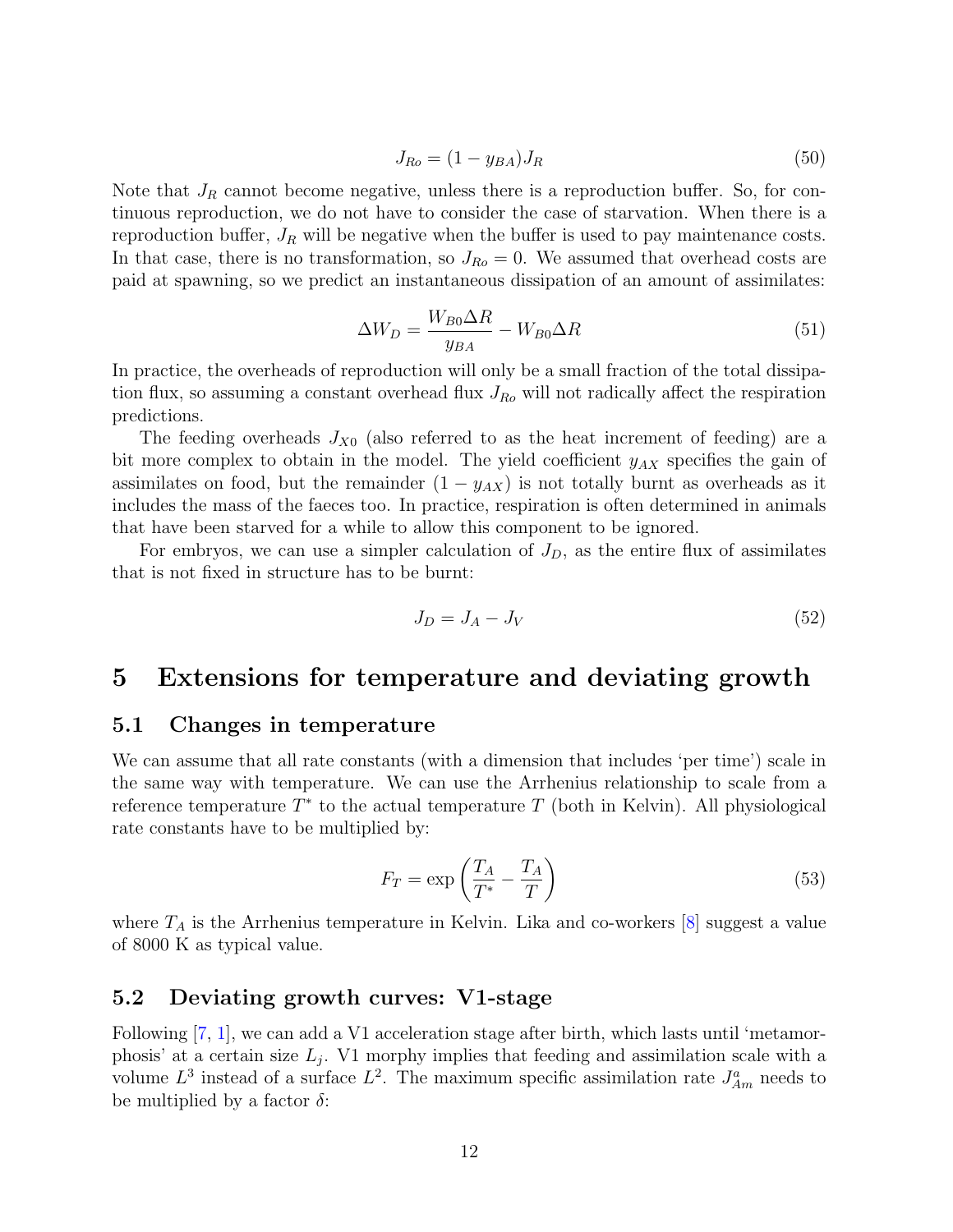$$
\delta = \begin{cases}\n1 & \text{if } W_V < W_{Vb} \\
L/L_b & \text{if } W_{Vb} < W_V \\
L_j/L_b & \text{if } W_V > W_{Vj}\n\end{cases} \tag{54}
$$

This module adds one parameter  $(W_{Vj} = d_V L_j^3)$ . Note that the parameter value for  $J_{Am}^a$ now represents the value for the embryo only; maximum length now becomes  $L_j/L_b$  times the  $L_m$  calculated from  $J_{Am}^a$  for the embryo.

#### <span id="page-12-0"></span>5.3 Deviating growth curves: juvenile food limitation

Following [\[3\]](#page-17-5), we can take a size-dependent food limitation as hyperbolic function:

$$
f = f_0 \left( 1 + \frac{W_{Vf}}{W_V} \right)^{-1} \tag{55}
$$

where  $W_{Vf}$  is the structural body weight at which f is half the value of  $f_0$ . Alternatively, one could try the food limitation function of  $|9|$ :

$$
f = af_0 \frac{L}{L_m} \quad \text{as long as } L < L_f \tag{56}
$$

where a is a dimensionless proportionality constant, and  $L_f$  the critical length above which the food limitation disappears.

### <span id="page-12-1"></span>6 Toxicants

### <span id="page-12-2"></span>6.1 Adding toxicokinetics

The simplest model for toxicokinetics (TK) is the first-order one-compartment model, where the entire organism is seen as a well-mixed homogeneous compartment. It is possible to account for effects of growth on TK [\[5\]](#page-17-1). In the absence of a (considerable) reproduction buffer, we can use the following equations for the scaled  $(c_V)$  and unscaled  $(C_V)$  internal concentration in a growing organism (see  $[5]$ ):

$$
\frac{d}{dt}c_V = k_e^* \frac{L_m}{L}(c_d - c_V) - \frac{c_V}{W_V} \frac{d}{dt}W_V
$$
\n
$$
(57)
$$

$$
\frac{d}{dt}C_V = k_e^* \frac{L_m}{L} (P_{Vd}c_d - C_V) - \frac{C_V}{W_V} \frac{d}{dt} W_V
$$
\n
$$
\tag{58}
$$

where  $c_d$  is the dissolved concentration in water,  $P_{V_d}$  is the partition coefficient between dry weight of structure and water, and  $k_e^*$  is the reference elimination rate constant at maximum size. The elimination rate scales with a surface:volume and thus inversely with a length measure (as long as growth is isomorphic). The last term in the equation deals with growth dilution. In the scaled equation, note that  $c_V(\infty) = c_d$ .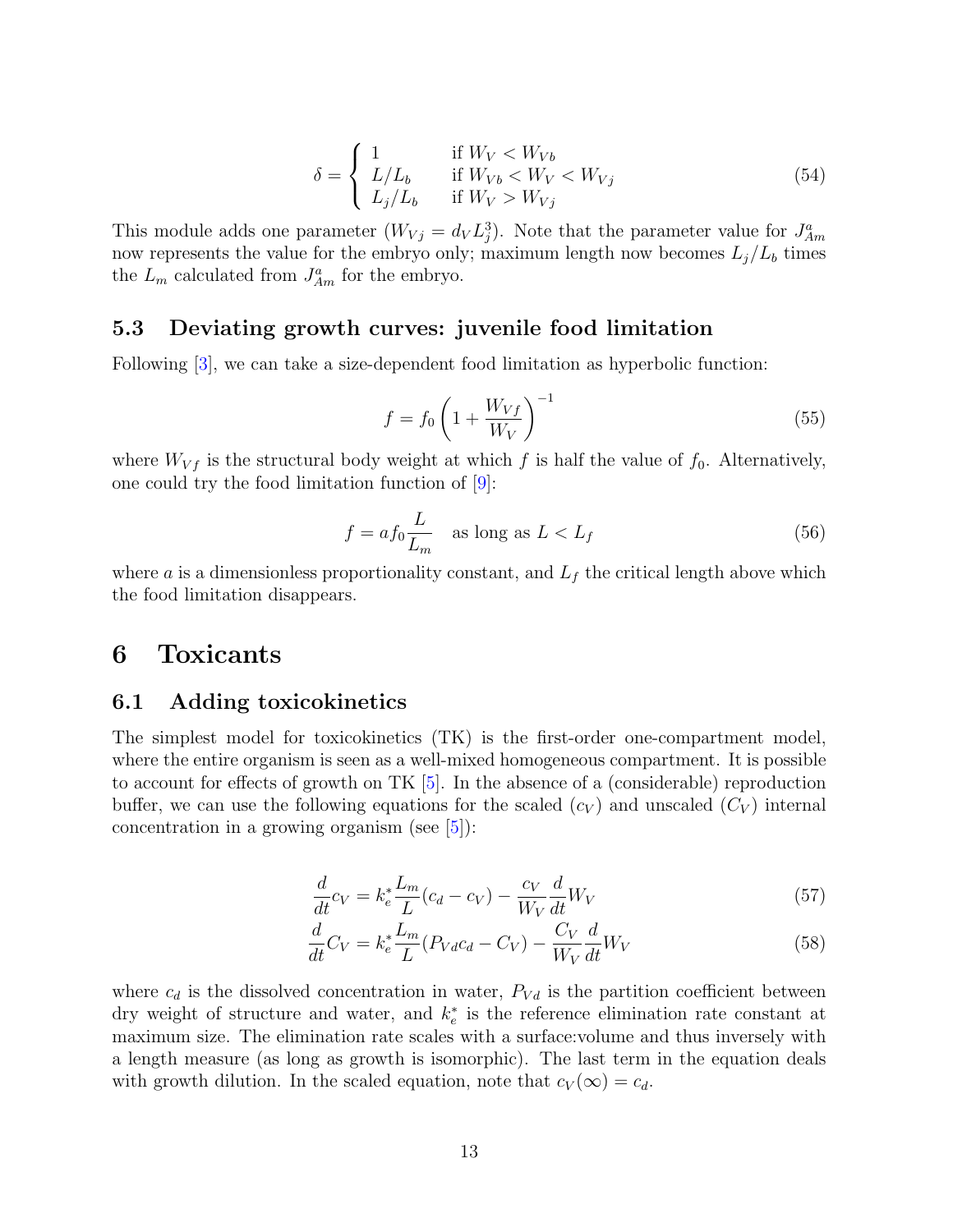| Symbol       | Explanation                                     | Dimension   | Sugg. value |
|--------------|-------------------------------------------------|-------------|-------------|
| $c_d$        | Dissolved concentration in water                | $m_q/l_e^3$ |             |
| $c_V$        | Scaled concentration in structure               | $m_q/l_e^3$ |             |
| $C_R$        | Concentration in repro buffer                   | $m_q/m$     |             |
| $C_V$        | Concentration in structure                      | $m_q/m$     |             |
| $C_w$        | Concentration in whole organism                 | $m_q/m$     |             |
| $J_{QR}$     | Flux of chemical with continuous repro          | $m_q/t$     |             |
| $k_e$        | Elimination rate coefficient                    | 1/t         |             |
| $k_e^*$      | Reference elimination rate constant             | 1/t         |             |
| $P_{Rd}$     | Partition coeff. repro buffer-water             | $l_e^3/m_a$ |             |
| $P_{RV}$     | Partition coeff. repro buffer-structure         | $m/m_a$     | 1           |
| $P_{Vd}$     | Partition coeff. structure-water                | $l_e^3/m$   |             |
| $P_{wd}$     | Partition coeff. whole body-water               | $l_e^3/m$   |             |
| $v_Q$        | Mass-transfer coefficient for chemical exchange | l/t         |             |
| $W_O$        | Mass of chemical in whole organism              | $m_q$       |             |
| $W_{QR}$     | Mass of chemical in repro buffer                | $m_q$       |             |
| $W_{QV}$     | Mass of chemical in structure                   | $m_q$       |             |
| $\delta_Q$   | Shape correction for chemical uptake            |             |             |
| $\Delta W_O$ | Change in mass of chemical at spawning          | $m_q$       |             |

Table 5: Explanation of symbols, with dimensions given in mass (m for body dwt.,  $m_a$  for assimilates dwt., and  $m_q$  for chemical mass), length ( $l_e$  for environment, l for organism), time  $(t)$ .

Because we now have an explicit mass balance for biomass in DEBkiss, it makes sense to do the same for chemical mass. In this way, we can include the chemical losses due to reproduction (transfer of chemical from mother to the eggs), and the effects due to the build up and emptying of the reproduction buffer. Now, we have to proceed more carefully. Because there are now two types of body mass that change in time in a different (or even discontinuous) way, it makes sense to start following chemical mass  $W_Q$  instead of concentrations, and apply strict mass balancing. This has the added benefit that we can even include the test vessel into our mass balance and thus account for the loss of chemical in water due to uptake into the animal. We depart from a series of assumptions:

- 1. The dynamics of the internal concentration in the whole organism follows onecompartment first-order kinetics, but with parameters that vary over time. To achieve this, chemical exchange between structural biomass and reproduction buffer must be fast relative to exchange with the environment.
- 2. The exchange flux of chemical with the exposure medium is proportional to the structural surface area and inversely proportional to the total body weight.
- 3. The reproduction buffer can have a different affinity for the chemical than structural biomass. The initial concentration in the eggs is the same as the concentration in the reproduction buffer just before spawning.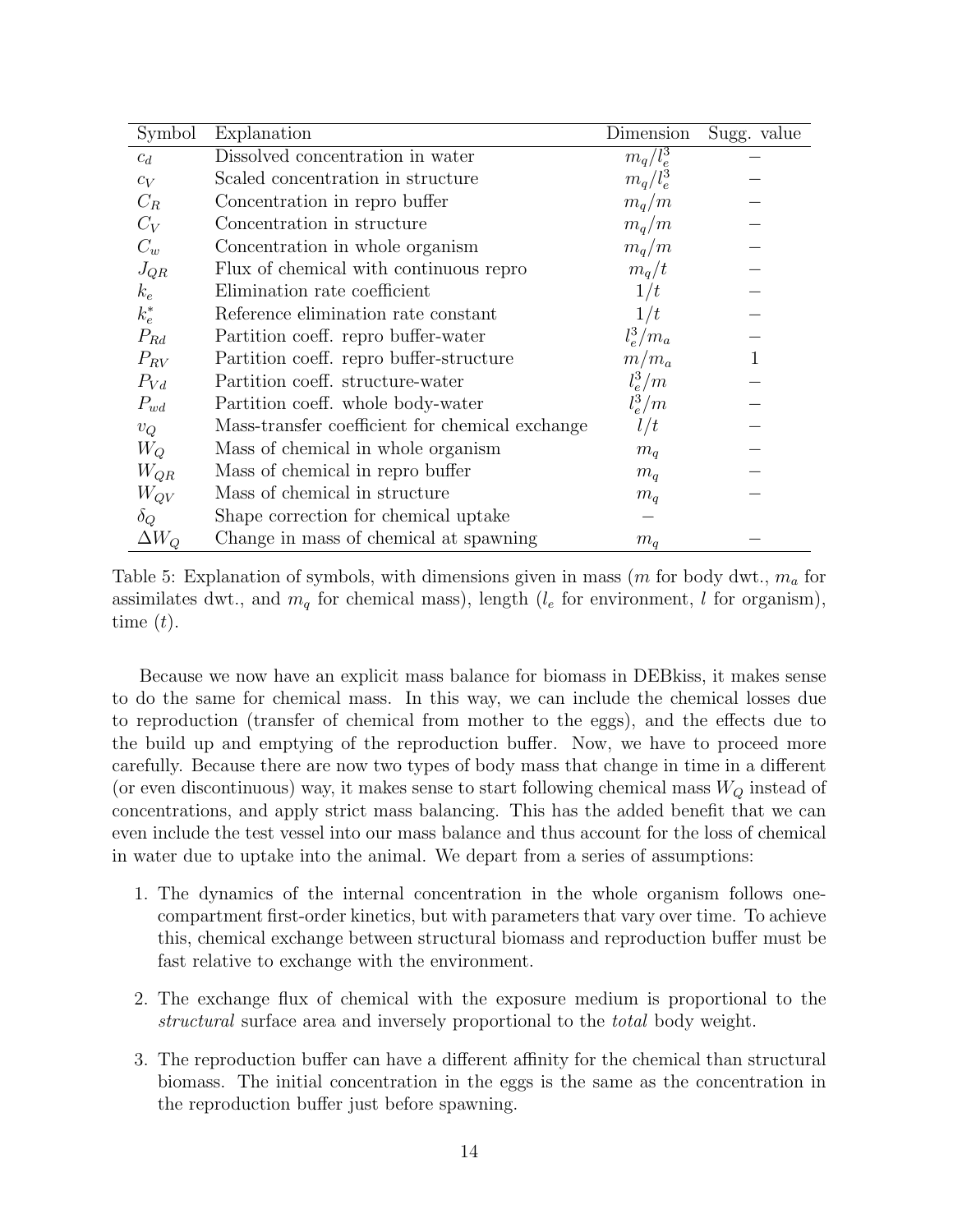Total body weight of the animal  $W_w = W_V + W_R$ . The exchange of the chemical between the environment (dissolved concentrations) and the animal can be seen as a diffusion process. The exchange rate constant (commonly known as the elimination rate,  $k_e$ ) depends on the surface area for exchange (which is linked to structural volumetric length using a shape corrector  $\delta_Q$ , the total weight of the animal, and on the mass-transfer coefficient or 'conductance' of the interface for the chemical  $(v_Q)$ :

$$
k_e = d_V v_Q \frac{(\delta_Q L)^2}{W_w} \tag{59}
$$

The elimination rate thus depends both on structural weight (we assume the surface for exchange is associated with structural biomass only) and on the total weight, and thus changes over time. For practical purposes, we can introduce a reference value  $k_e^*$  to indicate the elimination rate constant for a fully grown adult without reproduction buffer:

$$
k_e^* = d_V v_Q \frac{\delta_Q^2 L_m^2}{W_{Vm}} = v_Q \frac{\delta_Q^2}{L_m} \tag{60}
$$

which means we can rewrite the actual size-dependent elimination rate as (note that  $W_{Vm} =$  $d_V L_m^3$ :

$$
k_e = k_e^* \frac{d_V L^2 L_m}{W_V + W_R} \tag{61}
$$

When there is no buffer  $(W_R = 0)$ , we return to the expression for the elimination rate as used above:

$$
k_e = k_e^* \frac{L_m}{L} \tag{62}
$$

When we deal with a reproduction buffer, the total weight of the organism will change instantly at spawning. Therefore, it is advisable to follow chemical masses rather than concentrations. The whole organism acts as a one-compartment model:

$$
\frac{d}{dt}W_Q = k_e W_w \left( P_{wd} c_d - \frac{W_Q}{W_w} \right) \tag{63}
$$

The total partition coefficient  $P_{wd}$  is a weighted average of those for structural biomass and the reproduction buffer:

$$
P_{wd} = \frac{P_{Vd}W_V + P_{Rd}W_R}{W_w} \tag{64}
$$

It is practical to introduce a partition coefficient between the reproduction buffer and structure:

$$
P_{RV} = \frac{P_{Rd}}{P_{Vd}}\tag{65}
$$

and use that to rewrite the total partition coefficient: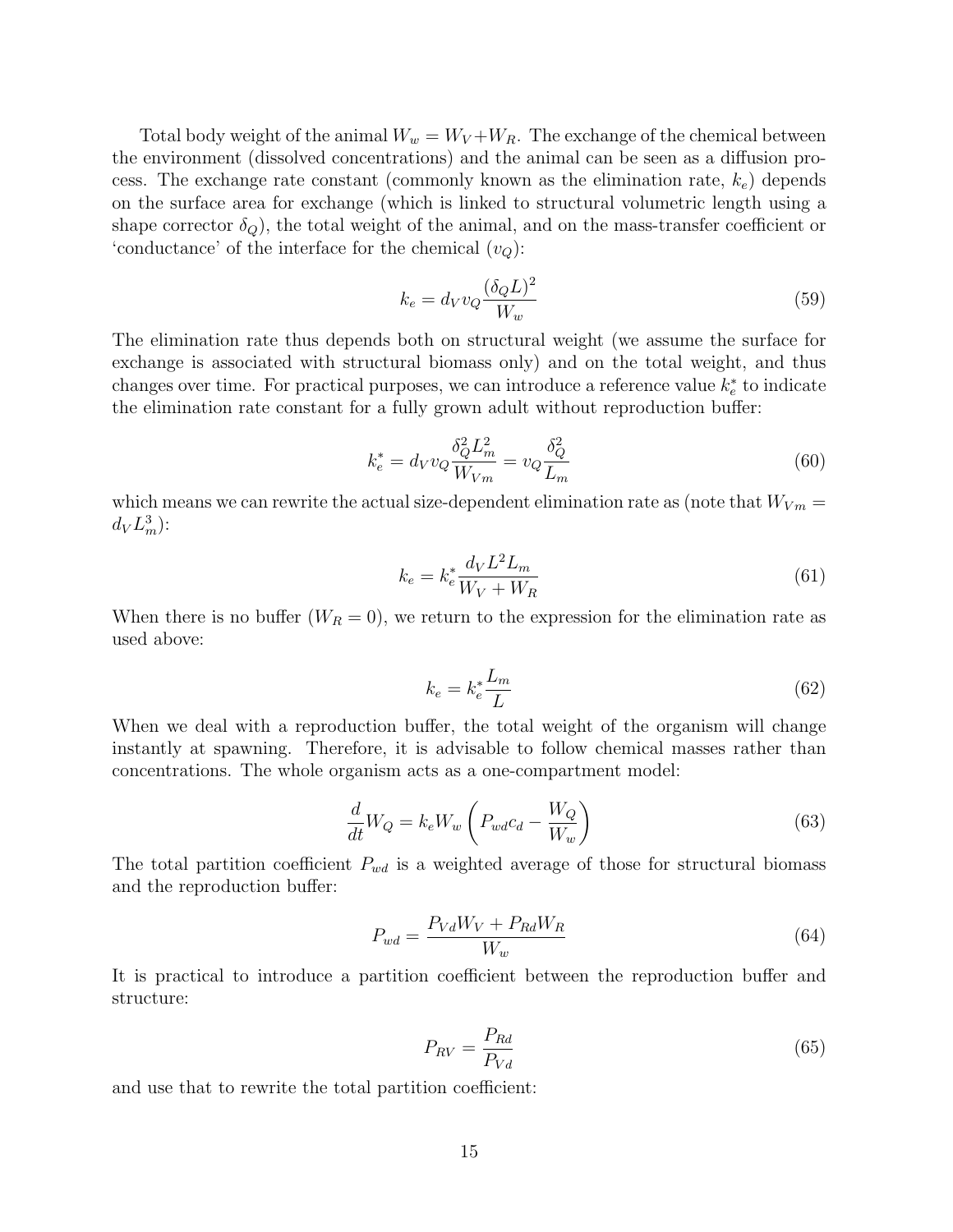$$
P_{wd} = \frac{P_{Vd}W_V + P_{RV}P_{Vd}W_R}{W_w} \tag{66}
$$

$$
=P_{Vd}\frac{W_V + P_{RV}W_R}{W_V + W_R} \tag{67}
$$

Now, it is easily shown how the total partition coefficient differs from the partition coefficient of structure. When  $W_R = 0$  or  $P_{RV} = 1$ , we obtain  $P_{wd} = P_{Vd}$ .

With the above equations we can model the total chemical mass in the body up to a spawning event. At spawning, the total mass of chemical is instantly reduced by a fraction that equals the fraction of assimilates transferred into the eggs:

$$
\Delta W_Q = \frac{W_{B0} \Delta R}{W_R} W_{QR} \tag{68}
$$

Note that this implies that the mother's chemical concentration will increase (slightly) at spawning: the mass that is lost in the overheads of the egg production (as  $y_{BA}$  is smaller than 1) does not come with an associated loss of chemical.

To calculate the transfer to eggs, we need access to the chemical mass in the reproduction buffer  $W_{OR}$ . To calculate toxicant effects, we need access to the chemical amount in structure  $W_{QV}$ . The fraction of the total chemical mass that is in the buffer obviously depends on the mass of assimilates in the buffer, but also on the partition coefficient  $P_{RV}$ . We start from the definition of the three internal concentrations:

$$
C_w = \frac{W_Q}{W_w} \quad C_V = \frac{W_{QV}}{W_V} \quad C_R = \frac{W_{QR}}{W_R} \tag{69}
$$

and the definition of  $P_{RV}$ , coupled with the assumption of fast equilibration between buffer and structure:

$$
P_{RV} = \frac{C_R}{C_V} = \frac{W_{QR}}{W_R} \frac{W_V}{W_{QV}}\tag{70}
$$

Using  $W_{QR} = W_Q - W_{QV}$ , and some manipulation, we obtain:

$$
W_{QV} = W_Q \left( 1 + P_{RV} \frac{W_R}{W_V} \right)^{-1} \tag{71}
$$

Clearly, when  $P_{RV} = 0$  it follows that  $W_{QV} = W_Q$ . Further, the larger  $P_{RV}$  and the larger the buffer relative to structure, the smaller the fraction that  $W_{QV}$  forms of the total body mass of chemical. Knowing  $W_{QV}$  and  $W_Q$  means that we also can calculate  $W_{QR}$  as the difference, as well as  $C_V$ .

 $C_V$  is still the unscaled internal concentration in structure; the equations we presented still include  $P_{V_d}$  as a model parameter. It is possible to scale the internal concentrations with  $P_{Vd}$  to obtain scaled concentrations  $c_V$ . However, as the total partition coefficient  $P_{wd}$  varies in time, the interpretation that  $c_V(\infty) = c_d$  is lost. A toxicity threshold on  $c_V$ thus does not imply a safe water concentration. In practical calculations, we can simply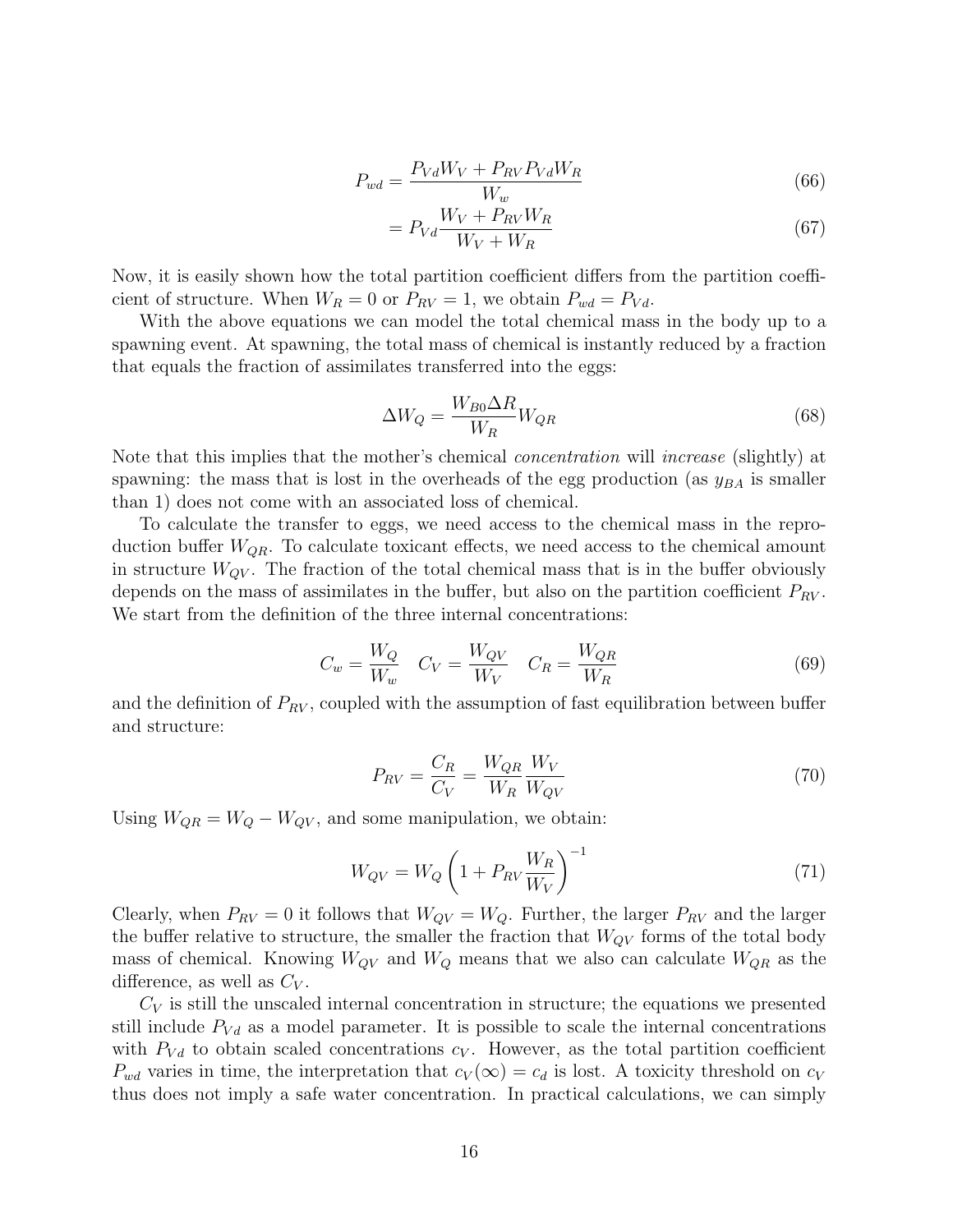set  $P_{V_d} = 1$ , as long as we make sure that the parameters that have a dimension including 'internal concentration' should now be interpreted as 'scaled internal concentration'.

When we can consider reproduction to be continuous,  $W_R = 0$  but, for adults, there is still a continuous flux of chemical out of the body with eggs:

$$
J_{QR} = RW_{B0}P_{RV}C_V \tag{72}
$$

This flux can be subtracted from the changes in concentration as follows:

$$
\frac{d}{dt}c_V = k_e^* \frac{L_m}{L}(c_d - c_V) - \frac{c_V}{W_V} \frac{d}{dt}W_V - \frac{RW_{B0}}{W_V} P_{RV} c_V
$$
\n(73)

$$
\frac{d}{dt}C_V = k_e^* \frac{L_m}{L} (P_{Vd}c_d - C_V) - \frac{C_V}{W_V} \frac{d}{dt} W_V - \frac{RW_{B0}}{W_V} P_{RV} C_V \tag{74}
$$

From these equations, it is obvious that the losses due to reproduction can be ignored by taking  $P_{RV} = 0$ .

#### <span id="page-16-0"></span>6.2 Toxicant effects

The internal concentration can subsequently be linked to any of the primary parameters of the model (see [\[5,](#page-17-1) [4\]](#page-17-6)). Following [\[6\]](#page-17-7), we can use a linear-with threshold  $(c_0)$  relationship for the dimensionless stress level on a parameter (in the control,  $s = 0$ ):

$$
s = \frac{1}{c_T} \max(0, c_V - c_0)
$$
 (75)

Here, we assume that the dose metric is the scaled internal concentration in structure  $c_V$ . The proportionality  $c_T$  is called the 'tolerance' concentration. Stress can increase or decrease the value of a parameter  $p$  like so:

$$
p \to p(1+s) \quad \text{or} \quad p \to p \max(0, 1-s) \tag{76}
$$

For some parameters there is room for discussion. Take the yield coefficient for structure on assimilates  $y_{VA}$ . A decrease in the yield can be implemented as  $y_{VA}(1-s)$ . But, if we interpret the effect as an increase in the overhead costs for growth, we should take  $y_{VA}/(1+s)$ . It all depends on our interpretation of effects. In the past, effects on yields have been implemented as an increase in the overheads  $[6, 4, 5]$  $[6, 4, 5]$  $[6, 4, 5]$  $[6, 4, 5]$  $[6, 4, 5]$ .

Effects on survival can similarly be linked to the internal concentration, e.g., by using any of the toxicodynamic modules of the GUTS framework [\[2\]](#page-17-8). In the stochastic-death case, the hazard rate due to toxic stress  $(h_Q)$  is given by:

$$
h_Q = b \max(0, c_V - c_{0s}) \tag{77}
$$

where  $c_{0s}$  is the threshold for effects on survival, and b is a proportionality constant referred to as the 'killing rate'.